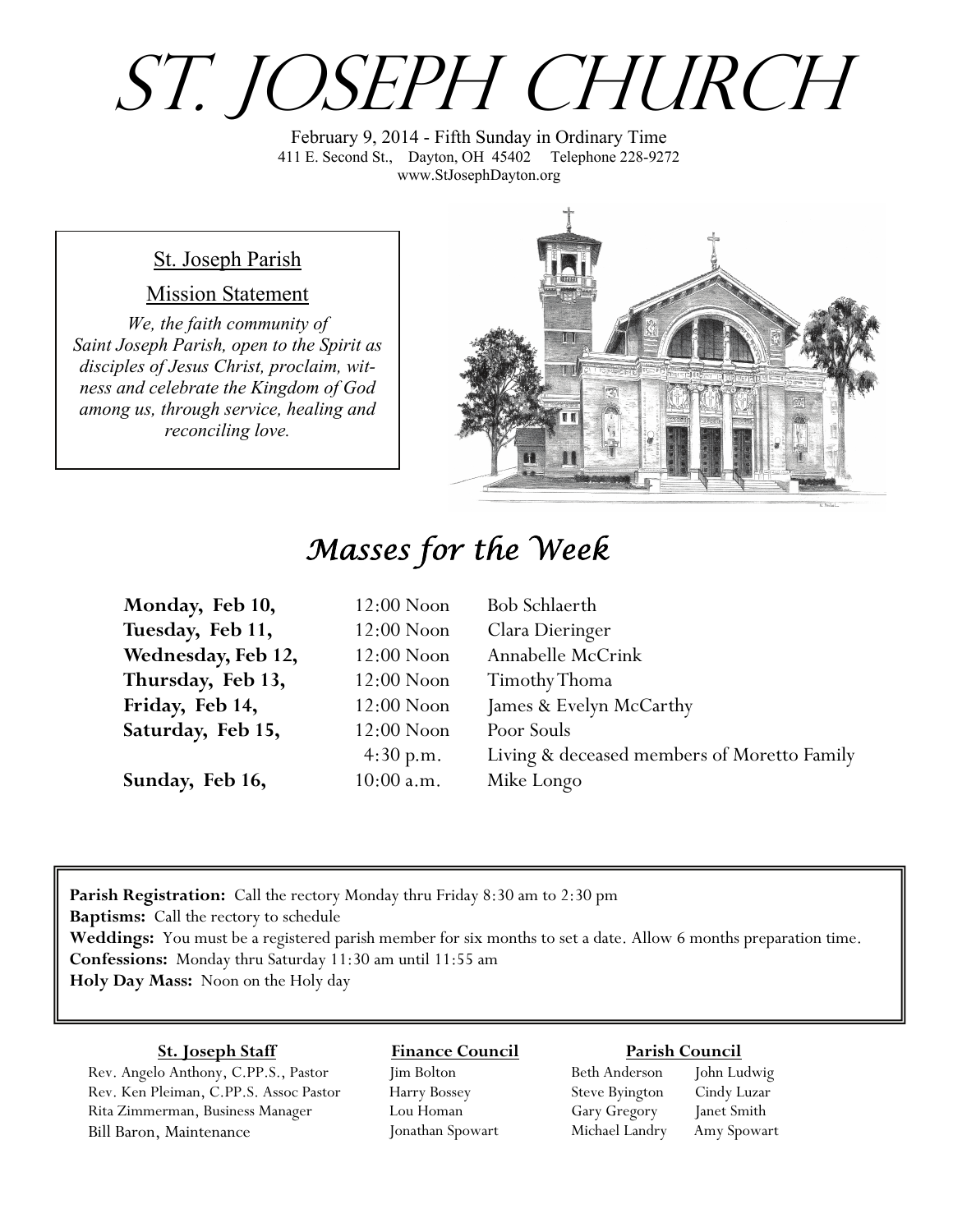# *St. Joseph Update*

### *Pray for Fr. Goetz*

Fr. Goetz had surgery on his foot as a result of infection and diabetes. He's recuperating in Columbus. Please pray for his healing. I'm sure he'd appreciate cards if you'd like to send one. The address is: Westminster-Thurber Community Rev. Joseph Goetz, RM 409 717 Neil Avenue Columbus, OH 43215

### *True Devotion to Mary Discussion Group*

Tuesdays, 7-8 p.m. at St. Albert the Great's Spirit Center (behind the playground), 3033 Far Hills Ave., Kettering, OH 45429. Make new friends and draw closer to Jesus while reading and discussing St. Louis Marie de Montfort's Secret of Mary and Preparation for Total Consecration! Materials are available free online or \$5 for physical copies. Coffee and tea provided free by the Legion of Mary. For more information, contact Gloria Dodd, (937) 229-1431.

### *FREE Finance Workshop:*

Feel overwhelmed by debt and don't know where to start? Want to save for your future, but don't know how? Learn how to get out of debt and stay out. The workshop teachers paid off \$54,000 of debt in 13 months and have been debt free for over 3 years now. It is possible! If you want to learn how to manage your money instead of it managing you, sign up for this workshop below. The workshop is offered on:

> February 12, 2014  $7:00 \text{ p.m.} - 9:00 \text{ p.m.}$ St. Vivian Parish, Cincinnati

You must register one week before the event through the Family and Respect Life Office. Please call 513.421.3131, ext. 2653 for more information or to register. You can also email farlocincinnati@catholiccincinnati.org.

### *Have you registered?*

If you attend Mass at St. Joe's but have never registered as a member of the parish, please consider doing so. It's easy...just call the rectory at 228-9272.

### *Golden Wedding Anniversary*

The 2014 Golden Wedding Anniversary Mass for couples celebrating their 50th wedding anniversary will be held on Saturday, May 3 at 2:00 p.m., at Our Lady of the Immaculate Conception on Smithville Rd. Bishop Joseph R. Binzer will be the main celebrant. If you will be celebrating your 25th or 50th anniversary this year please call the rectory (228-9272) so we can send you an invitation and a scroll congratulating you on this wonderful milestone.



#### **Financial Information**

Collection for February 2nd \$6213.75 Charity \$163.00

**Thank You! Fr. Angelo and Fr. Ken**

### *Prayer List*

 *Please keep the following people in your prayers. Please call the rectory if you would like someone added to the prayer list.* 

*Debbie Barker Robert Garrity Patricia Bornhorst Randy Kramer Susan Busch Jane Lewis Fran Dabrowski Chris Luehrs Nancy Dolan Lindsey Luehrs Rachel Dudley Milo Nickles Earl Evans Jr Helen Moore Mary Fiste Joe Moretto Joseph Franchina Robert Morris Gail Gaeth Dick Nardini Clara Garza Clara Osman Richard Gill Anna Pole Dorothy Grant Thomas Pluckett Bennett Hart Isaiah Ramsey Marie Henry Tony Riggs Shirley Keaton Ed Sullivan Brittany Keirns Betty Wenzel*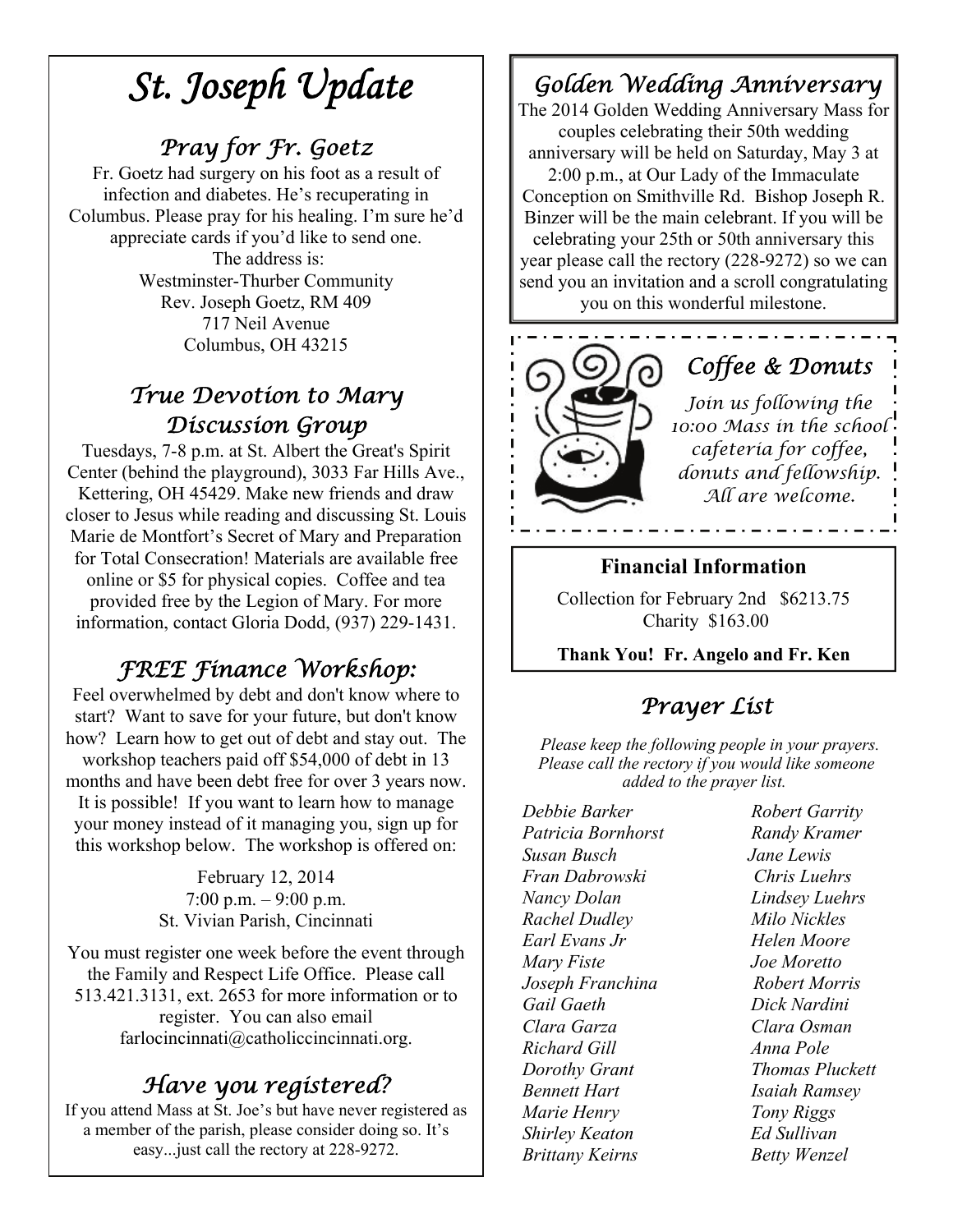# *Pastor's Corner*

 On Friday we witnessed the opening ceremonies of the Winter Olympics. A key symbol of the Olympic Games is the fire that was carried some 40,000 miles this year from Ancient Olympia to Sochi, Russia. The Olympic Games seek to highlight the best that the athletic world can produce revealing the beauty, artistry and spirit of determination that stirs within the human heart.

For Christianity the Light of Christ is a central symbol of our faith reminding us of the power of God to dispel the darkness of sin and death. Imagine yourself in a room in which all the lights have been turned off and the windows boarded up blocking out all light. When we sit in the darkness the furnishings in the room remain in place and in this setting we can say that the light adds nothing to the space. Yet, when we try to walk around the darken room we find it a difficult challenge not to run into anything or not to stumble and fall.

When we turn on the light we are able to see what is in the room and the best way to make our way around the room without getting hurt. The light helps us to be in right relationship with everything else in the room. This is what the Light of Faith is all about. Living with the Light of Faith does not remove the fact that there are obstacles such as sin, selfishness and suffering in the world. But it does help us to manage our way through the difficult times in life with a sense of peace and purpose.

By sharing a kind word with someone or patiently waiting our turn in a crowd or by offering up our pain and suffering in solidarity with the suffering of the world we carry the Light of Faith like the Olympic torch bearers and help to create a better world. Jesus says to us "You are the Light of the world." How are you going to share the light of Christ this week?

Fr. Angelo

### *Pray for the Men and Women Serving in the Military*

Gary Eilers Cody Landers Greg Marcus Alex McGarvey David Musgrove Jessica Pruitt

### *Lay Pastoral Ministry Program*

Is God calling you to something new? The Athenaeum of Ohio Lay Pastoral Ministry Program offers lay men and women the opportunity to grow in faith, knowledge and skills through classes, mentoring, supervised ministry experiences and community support. Evening and Saturday classes fit into a busy adult lifestyle. Call 513-231-1200 for information about graduate and non-degreed options or to set up a personal interview.

#### **READINGS FOR THE WEEK**

| Monday:    | 1 Kgs 8:1-7, 9-13; Ps 132:6-7, 8-10; Mk 6:53-56 |
|------------|-------------------------------------------------|
| Tuesday:   | 1 Kgs 8:22-23, 27-30; Ps 84:3-5, 10-11;         |
|            | Mk $7:1-13$                                     |
| Wednesday: | 1 Kgs 10:1-10; Ps 37:5-6,30-31,39-40;           |
|            | Mk $7:14-23$                                    |
| Thursday:  | 1 Kgs 11:4-13; Ps 106:3-4, 35-37, 40;           |
|            | Mk $7.24-30$                                    |
| Friday:    | 1 Kgs 11:29-32; 12:19; Ps 81:10-11ab, 12-15;    |
|            | Mk 7:31-37                                      |
| Saturday:  | 1 Kgs 12:26-32; 13:33-34; Ps 106:6-7ab, 19-22;  |
|            | $Mk$ 8:1-10                                     |
| Sunday:    | Sir 15:15-20; Ps 119:1-2, 4-5, 17-18, 33-34;    |
|            | 1 Cor 2:6-10; Mt 5:17-37                        |
|            |                                                 |

#### **SAINTS AND SPECIAL OBSERVANCES**

| Monday:   | St. Scholastica                            |
|-----------|--------------------------------------------|
| Tuesday:  | Our Lady of Lourdes; World Day of the Sick |
| Friday:   | Ss. Cyril and Methodius; Valentine's Day   |
| Saturday: | <b>Blessed Virgin Mary</b>                 |